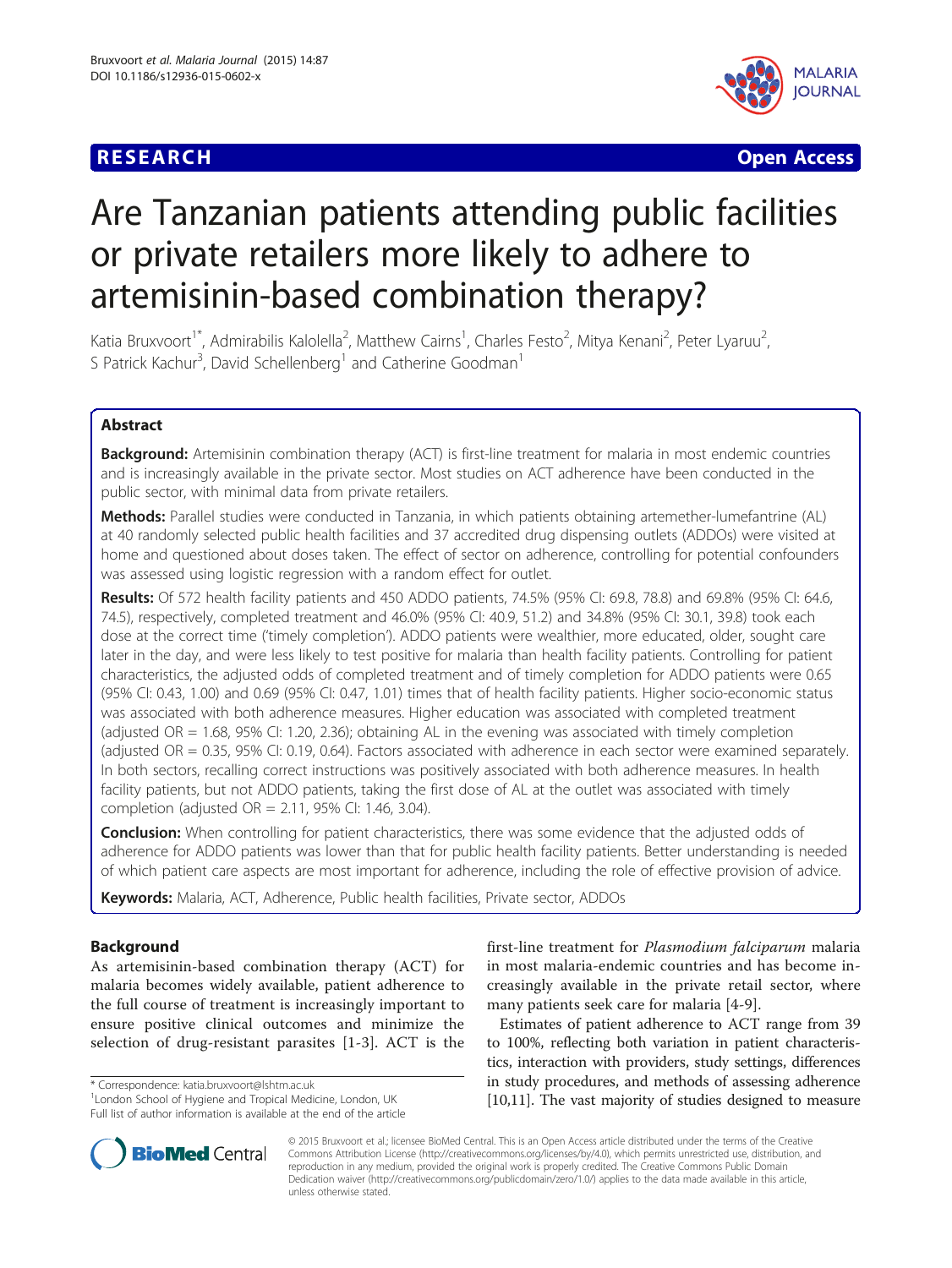adherence have been conducted in the public sector, while a few studies have used household survey data to assess adherence from mixed community sources [\[12](#page-10-0)[-17\]](#page-11-0). Only one study had specifically addressed patient adherence to ACT obtained in the private sector. This study, conducted in a convenience sample of four shops in a single Ugandan district where subsidized ACT had been made available through a pilot programme, reported that 66% of patients seeking treatment completed the full course of ACT [\[18\]](#page-11-0).

As access to ACT increases, there is a need to understand levels and determinants of patient adherence in both public and private sectors, in order to design and target appropriate interventions. Patients seeking care in the private retail sector may have different characteristics (e.g., age, socio-economic status, illness severity, etc.) than patients who seek care in public health facilities [[7](#page-10-0)[,19,20](#page-11-0)], though some patients seek care in both sectors. Similarly, provider characteristics (e.g., training, communication, reputation, costs, drug availability, motivation, etc.) may also vary and affect where patients seek care [\[7](#page-10-0)[,21\]](#page-11-0). It is unclear how these differences affect patient adherence.

In Tanzania, artemether-lumefantrine (AL) for treatment of uncomplicated malaria was first rolled out to public health facilities in 2006. The recommended treatment regimen is six doses of AL over three days, with one to four tablets (20 mg artemether/120 mg lumefantrine) per dose depending on the patient's weight/age band. National guidelines state that the first dose should be taken under observation of the dispenser, the second dose eight hours after the first dose, and the remaining doses morning and evening of the second and third days [[22](#page-11-0)]. Treatment at public health facilities for children under five years of age and pregnant women is intended to be free of charge, but this policy is not always followed [\[20\]](#page-11-0).

Treatment for malaria in the private sector in Tanzania is sought at private health facilities, pharmacies, drug shops, and general stores. More than two-thirds of antimalarial drug sales from private for-profit providers occur in drug shops [[23](#page-11-0)], many of which have been upgraded through the accredited drug dispensing outlet (ADDO) programme. ADDOs were first piloted in 2003 in order to improve availability, quality, and affordability of pharmaceutical services in rural and peri-urban areas without pharmacies. ADDOs have now been rolled-out nationwide, with an estimated 9,000 ADDOs serving the 25 regions of mainland Tanzania [[24](#page-11-0)]. The ADDO programme involves multiple components including training, accreditation, and regulatory oversight by trained inspectors [\[24](#page-11-0)-[26](#page-11-0)]. Dispensers are required to have a health qualification of a nurse assistant or higher and must attend a six-week training course on topics such as business practices, regulations, record-keeping, use of ADDOapproved medicines, dispenser ethics and communication skills. ADDOs are allowed to sell a limited number

of prescription-only drugs, including an approved list of antibiotics and anti-malarial drugs. Availability of ACT was limited in ADDOs until the implementation of the Affordable Medicines Facility- malaria (AMFm) in 2010, which led to a significant reduction in price and a corresponding increase in availability [[23,27](#page-11-0)].

This paper reports results of two parallel, contemporaneous studies in southern Tanzania to compare patient adherence to ACT obtained in public health facilities with adherence to ACT obtained from ADDOs in the same area and to examine factors associated with adherence in each sector.

## **Methods**

#### Study setting

The studies were conducted in Mtwara, a rural region in southeastern Tanzania with more than a third of the population in the lowest national wealth quintile [[28](#page-11-0)]. In 2012, malaria prevalence in Mtwara in patients of all ages seeking care for febrile illness was 15% among patients attending ADDOs and 32% among patients attending public health facilities [\[29,30\]](#page-11-0). Conversion of drug shops to ADDOs in Mtwara commenced in 2006, with all drug shops in Mtwara officially required to have upgraded to ADDO status by 2011. At the time of the study, some shops had not yet paid fees, received training, or been visited by inspectors but were tolerated as 'prospective ADDOs' (in this paper the term ADDOs is used to include both accredited outlets and 'prospective ADDOs'). To support the increased availability of ACT in ADDOs, the government offered a one-day training that included treatment of malaria with ACT to dispensers with previous nursing training in Mtwara in August 2011.

#### Study design

In health facilities, a descriptive study was conducted to assess patient adherence to AL. The study in ADDOs was designed as part of a cluster-randomized trial to evaluate a text message intervention to improve dispenser knowledge of advice to provide to patients obtaining AL. Details of the intervention and results of the trial are presented separately [\[31\]](#page-11-0). Only data from the control arm, which did not receive any intervention, are presented here.

#### Sample size calculations

The target sample size for ADDO patients was based on the text message intervention trial [\[31](#page-11-0)], and a similar sample size was desired for public health facilities within the constraints of study resources. Based on adherence previously reported among patients obtaining ACT at public health facilities in Tanzania, which ranged from 75 to 98% [[32-34\]](#page-11-0), adherence among patients attending public health facilities was expected to be 75%, with lower adherence among patients attending ADDOs (60%). Assuming a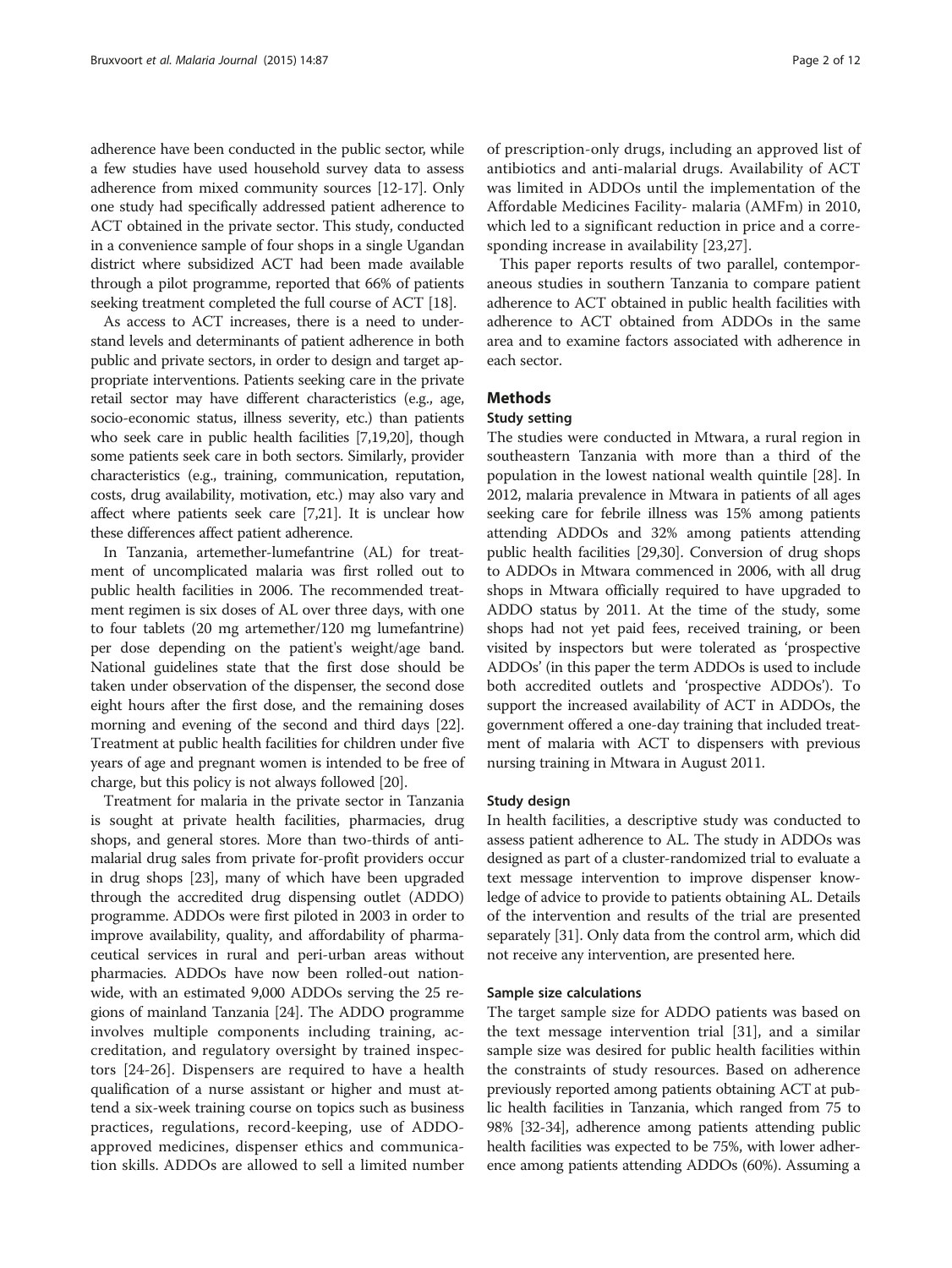hypothesized design effect of 2.5 and 20% loss to followup, 448 registered patients from 36 outlets in each sector (approximately 12 to 13 patients per outlet) would have 80% power to detect this difference with 95% confidence. Given the lower design effect observed in the study (1.5) and more interviewed patients than anticipated, the study was powered to detect a 10 percentage point difference between sectors, but was not able to detect if a smaller difference in completion rates between sectors was due to random error.

#### Selection of outlets

A list of all public dispensaries and health centres in Mtwara, excluding district hospitals, was compiled by visiting each district and interviewing the district medical officers. The health facilities were randomly ordered, and the first 40 health facilities were selected. Sampling of ADDOs was based on a census in Mtwara of all ADDOs, including prospective ADDOs, conducted prior to the text message intervention trial. From this list, ADDOs were selected sequentially at random, with all ADDOs within 400 m of a selected ADDO, or any ADDO where staff from a selected ADDO also worked, removed from the sampling frame. Forty ADDOs were randomized to the control arm [[31\]](#page-11-0).

#### Study procedures

From September through November 2012, dispensers at selected public health facilities and ADDOs were visited by study supervisors and given a standard introduction about study objectives. In order to limit patients' awareness of the primary interest in adherence, which could have led to a biased assessment, dispensers were told the focus was how patients chose to treat fever and that some, but not all, patients would be visited at their homes. Dispensers were asked to fill out a registration form for all patients dispensed any treatment for fever, including day and time of the visit, the patient's name, drugs dispensed, and a description of where the patient lived. Dispensers were provided with blister packs of AL to be dispensed in public health facilities to patients prescribed ACT, and in ADDOs to patients indicating an intention to purchase treatment for malaria. Study staff visited outlets every day to check and collect registration forms. While the intention had been to register 12 patients obtaining ACT for one week per outlet, the protocol was adjusted due to low attendance at some outlets to register all patients obtaining ACT for two to three weeks per outlet.

Eligible patients who obtained AL were identified from the registration forms and assigned patient identification numbers. Patients were visited at their homes three days later (day 4), and all attempts to locate and interview patients were recorded. Where written informed consent was given, patients or their caregivers

were asked about demographic and socio-economic characteristics, treatment-seeking history, symptoms, and detailed information about each dose of AL taken. Patients were asked if dispensers provided each of several aspects of advice on AL (e.g., number of pills to take per dose, when to take second dose, etc.), and if so, what advice was given. Blister packs were also requested for a pill count. Since the P. falciparum histidine-rich protein II (HRP-2) persists in the blood following treatment, HRP-2-based malaria rapid diagnostic tests (mRDTs) (Pf-specific from ICT Diagnostics, Cape Town, South Africa) were conducted to indicate infection prior to treatment. Blood smears were collected to detect infection at the time of interview. Blood smears were stained in the field and transported to the Ifakara Health Institute, where they were double-read by two microscopists blinded to results from each other and the mRDT, with discrepant readings resolved by a third microscopist.

Adherence was defined in two ways [[10](#page-10-0)]. Patients were considered to have verified completed treatment if they reported taking all doses by the time of the interview and, when available, a pill count verified that no pills remained in the blister pack. Where blister packs were not available, self-report alone determined if patients completed treatment. The second, more stringent definition included a time component, based on patient reports of the time each dose was taken using the Swahili times of day: alfajiri (early morning), asubuhi (morning), mchana (afternoon), jioni (evening), usiku (night), and usiku sana (late night). Patients were considered to have verified timely completion if they took the correct number of pills for each dose, and took the second dose at the Swahili time of day corresponding with eight hours after the first dose, followed by taking each of the remaining doses at the Swahili time of day corresponding with 12 hours after the previous dose, verified when possible by the absence of pills in the blister pack. The terms completed treatment and timely completion are hereafter used to refer to these definitions.

#### Data entry and analysis

All patient and dispenser interview data were collected using personal digital assistants, and data extracted from study forms (census, registration and follow-up forms) were double entered into Microsoft Access databases. Data were analysed in Stata 11.0 (Stata Corporation, College Station, USA). Robust standard errors were used for percentages and 95% confidence intervals, with p-values reported for the Pearson design-based F test. Wealth quintiles describing socio-economic status were assigned to patients based on standard Demographic and Health Survey variables, using principal components analysis of the pooled sample of public health facility and ADDO patients [[28](#page-11-0)]. Two analyses of factors associated with adherence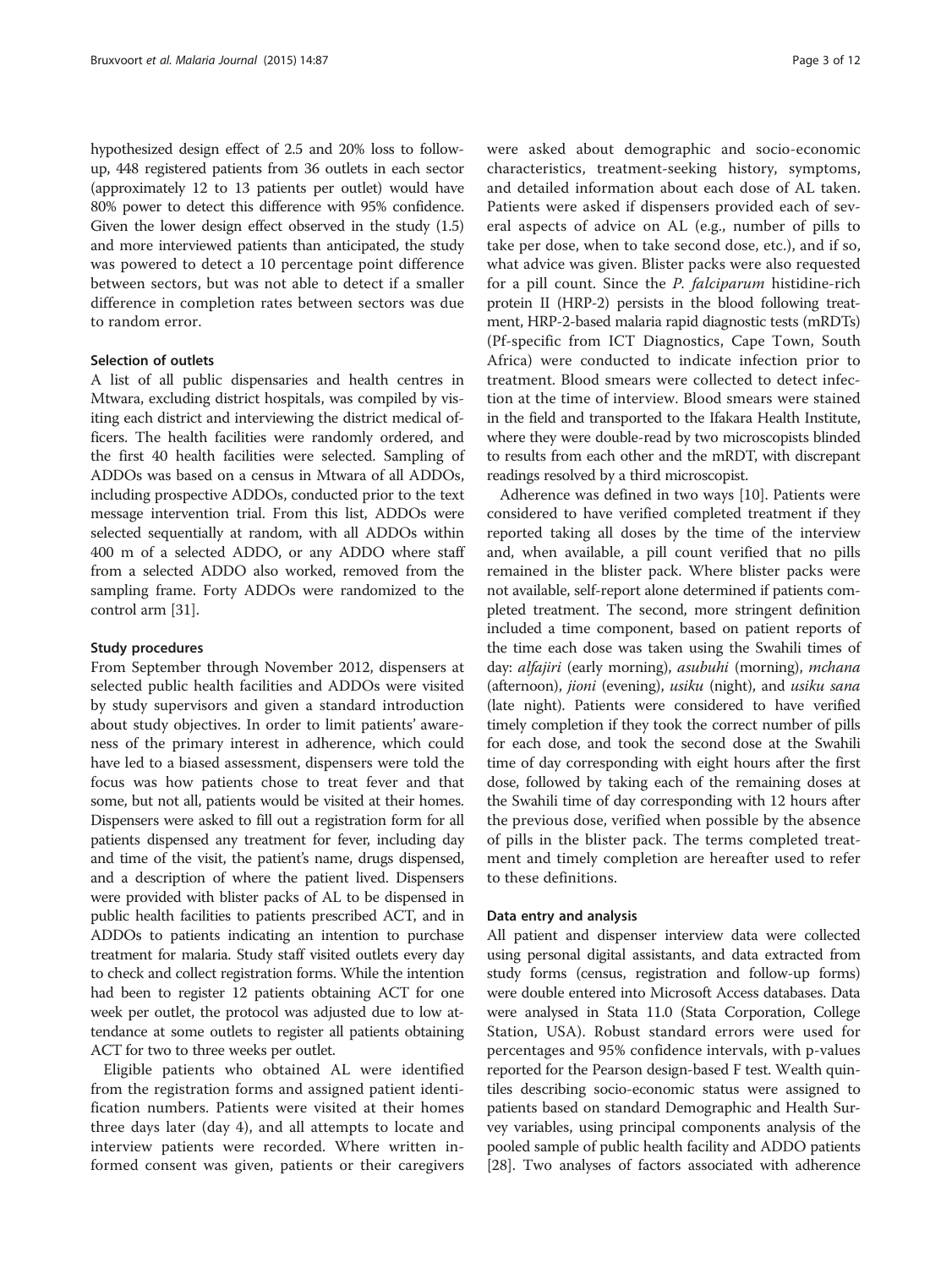were conducted: (i) a comparison of adherence between the public and private sectors controlling for patient characteristics; and, (ii) an analysis within each sector exploring the association of adherence with factors related to the care received at the outlet and patient characteristics.

#### Comparison of adherence between sectors

In the analysis on the impact of sector on patient adherence, random effects logistic regression was used for both completed treatment and timely completion to compare the odds of adherence between private sector ADDO patients and public sector health facility patients, adjusting for patient characteristics identified a priori (age group, education and time between obtaining AL and interview) or those that made important changes to the odds ratio for sector in bivariate models. In this analysis, no adjustment was made for variables related to care received at the outlet (e.g., taking first dose at outlet, recalling correct instructions on how to take AL, etc.), as these factors might mediate the effect of sector (i.e., lie on the causal pathway between sector and adherence).

#### Factors associated with adherence within sectors

Within each sector, the association of variables related to care received at the outlet with 1) completed treatment, and, 2) timely completion was explored in univariate and multivariate models. Logistic regression with robust standard errors was used, as checks showed that the quadrature approximations for random effects models were not reliable. Patient characteristics and care-related variables that were associated with completed treatment or timely completion in either sector in unadjusted analyses were included in all four multivariate models.

#### Ethics

All questionnaires, consent forms and other study documents were translated into Swahili and piloted prior to use. Written informed consent was collected from dispensers prior to census, patient registration, and interview and from patients or their caregivers prior to interview. The study protocol was approved by the ethical review boards of Ifakara Health Institute and London School of Hygiene and Tropical Medicine. CDC advisors provided technical assistance in design and analysis but were not engaged in data collection and did not have access to personal identifiers.

## Results

Patient characteristics, care received, and status at interview Data were collected from patients obtaining AL at all 40 selected health facilities and 37 of 40 selected ADDOs, with three ADDOs closed or refusing to participate. Of 604 registered health facility patients obtaining AL (median = 16 patients per outlet, range two to 32), 572

patients (95%) were interviewed. From ADDOs, 537 patients obtaining AL were registered (median = 17 patients per outlet, range one to 29), and 450 patients (84%) were interviewed. The most common reasons in both sectors for non-completion of interviews were not locating the patient's home (38% at public facilities and 43% at ADDOs), or the patient having travelled out of the study region (28 and 16%).

Characteristics of patients differed between sectors (Table [1\)](#page-4-0). ADDO patients were more likely to be male and older than those attending public health facilities. ADDO patients/caregivers were wealthier, with 32% in the least poor wealth quintile compared to 10% of public health facility patients, and were more likely to have finished primary school (72  $vs$  58%, p = 0.007). Over a third of patients in both sectors had previously sought care for their illness episode, many of whom had gone to a general store/kiosk or taken drugs stored at home or from a neighbour. Reported symptoms were similar across outlet type, except more patients from public health facilities had experienced respiratory symptoms (14  $vs$  7.5%, p = 0.007) and more ADDO patients had experienced body pain (30  $\text{vs } 15\%$ , p < 0.0001) or fatigue (18  $vs$  10%, p = 0.003), with few patients in either sector reporting convulsions or other signs of severe disease. ADDOs were much more likely than public health facilities to be located in urban areas, but outlets in both sectors were attended mostly by patients living within 2.5 km (about half-an-hour walk) from the outlet. ADDO patients were also more likely to have obtained AL later in the day, reflecting the fact that most public health facilities in Mtwara close for outpatient services by mid-afternoon, while ADDOs often stay open through the evening. Because of this, the day-4 interview was more likely to occur earlier (between 60–67 hours from the time the drug was obtained) for ADDO patients than for public health facility patients  $(25 \text{ vs } 6\%).$ 

Table [2](#page-5-0) compares care received at the outlet and patient status at interview for each sector. Half of the public health facility patients reported being tested for malaria, while 11% reported being tested in ADDOs, where diagnostic tests for malaria had not been officially introduced. Public health facility patients were slightly more likely to be told a diagnosis (64  $vs$  54%, p = 0.051) and more likely to take the first dose of AL immediately at the outlet (41  $vs$  10%,  $p < 0.0001$ ), while ADDO patients were more likely to pay for AL (98  $\nu s$  29%, p < 0.0001). Similar percentages of patients using outlets in both sectors reported receiving advice on how to take AL from the dispenser, with 60% able to recall correct instructions on the number of pills per dose, number of doses per day, and number of days to take AL. Approximately 60% of patients in both sectors reported being told to take the second dose of AL after eight hours and to take each dose with food or milk. Public health facility patients were more likely to recall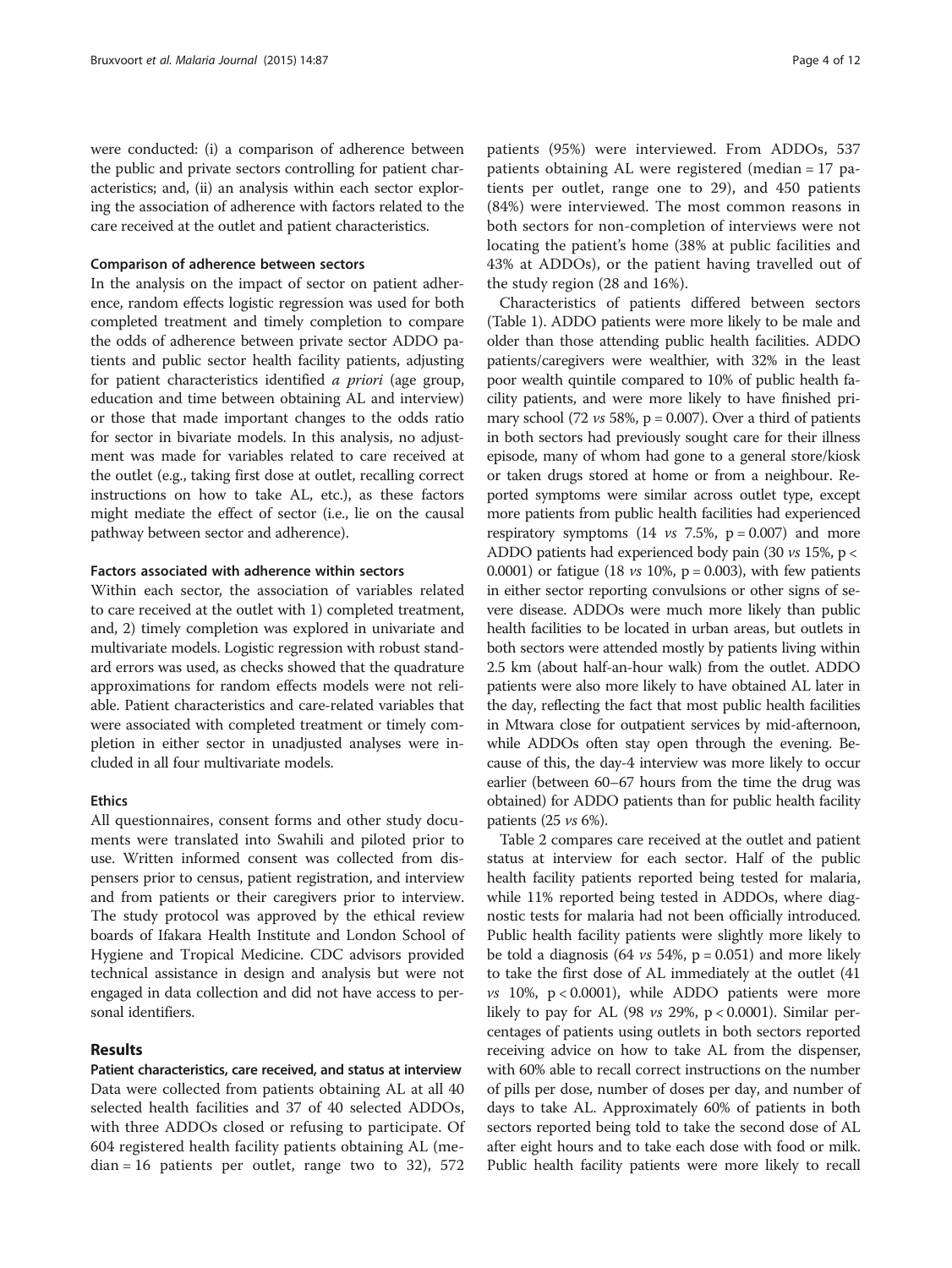## <span id="page-4-0"></span>Table 1 Patient characteristics by sector (%, 95% CI)

|                                                                                         | Public health facilities ( $N = 572$<br>patients from 40 outlets) | Private ADDOs ( $N = 450$<br>patients from 37 outlets) | p-value  |
|-----------------------------------------------------------------------------------------|-------------------------------------------------------------------|--------------------------------------------------------|----------|
| Male                                                                                    | 43.2 (39.9, 46.5)                                                 | 53.1 (46.8, 59.4)                                      | 0.007    |
| Age <sup>1</sup>                                                                        |                                                                   |                                                        |          |
| Under 3 years                                                                           | 42.5 (37.4, 47.8)                                                 | 18.2 (14.5, 22.6)                                      |          |
| 3 years to under 8 years                                                                | 28.2 (23.5, 33.3)                                                 | 23.1 (18.8, 28.0)                                      |          |
| 8 years to under 12 years                                                               | $6.6$ (4.3, 10.0)                                                 | $9.1$ (6.9, 12.0)                                      |          |
| 12 years and above                                                                      | 22.7 (18.7, 27.3)                                                 | 49.6 (43.0, 56.2)                                      | < 0.0001 |
| Patient (or caregiver if patient below age 12) completed<br>primary school <sup>2</sup> | 58.2 (50.7, 65.4)                                                 | 71.8 (65.2, 77.6)                                      | 0.007    |
| Socio-economic status <sup>3</sup>                                                      |                                                                   |                                                        |          |
| 1 <sup>st</sup> quintile (most poor)                                                    | 27.9 (23.1, 33.2)                                                 | $10.2$ (7.6, 13.5)                                     |          |
| $2nd$ quintile                                                                          | 24.5 (20.5, 29.1)                                                 | 14.2 (10.1, 19.8)                                      |          |
| 3rd quintile                                                                            | 20.0 (16.5, 23.9)                                                 | 20.2 (15.4, 26.1)                                      |          |
| 4 <sup>th</sup> quintile                                                                | 17.3 (13.1, 22.6)                                                 | 23.3 (19.5, 27.6)                                      |          |
| 5 <sup>th</sup> quintile (least poor)                                                   | 10.3 (7.4, 14.4)                                                  | 32.1 (23.3, 42.2)                                      | < 0.0001 |
| Slept under net the night before the interview                                          | 73.6 (68.9, 77.8)                                                 | 71.4 (65.3, 76.9)                                      | 0.6      |
| Sought care for this episode prior to attending outlet                                  | 36.4 (31.9, 41.2)                                                 | 37.8 (31.6, 44.4)                                      | 0.7      |
| Sought care at outlet within two days of fever onset <sup>4</sup>                       | 77.5 (73.5, 81.1)                                                 | 72.0 (67.8, 75.9)                                      | 0.051    |
| Symptoms                                                                                |                                                                   |                                                        |          |
| Fever or headache                                                                       | 94.1 (91.3, 96.0)                                                 | 91.1 (87.6, 93.7)                                      | 0.1      |
| Respiratory                                                                             | 14.0 (10.5, 18.4)                                                 | 7.5 (5.3, 10.7)                                        | 0.007    |
| Stomach upset                                                                           | 53.5 (47.7, 59.2)                                                 | 48.9 (42.3 55.6)                                       | 0.3      |
| Body/joint pain                                                                         | 15.4 (12.2, 19.1)                                                 | 30.4 (25.2, 36.2)                                      | < 0.0001 |
| Fatigue                                                                                 | $10.1$ (7.5, 13.6)                                                | 18.0 (14.2, 22.5)                                      | 0.003    |
| Convulsions                                                                             | 2.5(1.6, 3.9)                                                     | $0.4$ $(0.1, 1.7)$                                     | 0.007    |
| Other $5$                                                                               | 12.4 (9.6, 15.9)                                                  | 10.0(7.5, 13.1)                                        | 0.2      |
| Attended an outlet in an urban ward                                                     | 13.1 (5.1, 29.6)                                                  | 68.4 (48.3, 83.4)                                      | < 0.0001 |
| Distance of 2.5 km or less from home to outlet<br>(by GPS coordinates) <sup>6</sup>     | 69.4 (62.6, 75.4)                                                 | 71.4 (58.5, 81.5)                                      | 0.8      |
| Time of day drug was obtained                                                           |                                                                   |                                                        |          |
| Morning                                                                                 | 77.1 (71.9, 81.6)                                                 | 44.7 (38.2, 51.3)                                      |          |
| Afternoon                                                                               | 18.7 (14.6, 23.6)                                                 | 26.9 (22.2, 32.2)                                      |          |
| Evening                                                                                 | $4.2$ (2.5, 7.0)                                                  | 28.4 (21.6, 36.4)                                      | < 0.0001 |
| Time between obtaining AL and interview (hours)'                                        |                                                                   |                                                        |          |
| 60-67                                                                                   | 5.8 (3.8, 8.6)                                                    | 24.8 (20.7, 29.3)                                      |          |
| 68-72                                                                                   | 47.0 (41.7, 52.4)                                                 | 37.4 (33.1, 41.9)                                      |          |
| 73-84                                                                                   | 32.5 (28.5, 36.7)                                                 | 21.6 (16.9, 27.2)                                      |          |
| 85 or more                                                                              | 14.7 (11.4, 18.8)                                                 | 16.2 (12.1, 21.4)                                      | < 0.0001 |

<sup>1</sup>Age categories based on recommended age breakdown for AL blister packs in Tanzania.

<sup>2</sup> Caregiver education missing for five public health facility patients.

<sup>3</sup>Wealth quintiles pooled for public health facilities and ADDOs using principal component analysis of sampled patients based on standard Demographic and

Health Survey variables. Data missing for one public health facility patient.<br><sup>4</sup>Number of days since illness onset missing for 3 public health facility patients and 11 ADDO patients.

5<br>Includes dizziness, crying/fussiness, startling (kustukastuka), sleep-talking (kuweweseka), worms, fast heart rate, stays in sun, red/inflamed eyes, and sores/ulcers.<br><sup>6</sup>CPS data missing from 30 public health facility pa GPS data missing from 30 public health facility patients and 52 ADDO patients.

<sup>7</sup> Rounded to nearest hour. Data missing for 15 public health facility patients and 6 ADDO patients.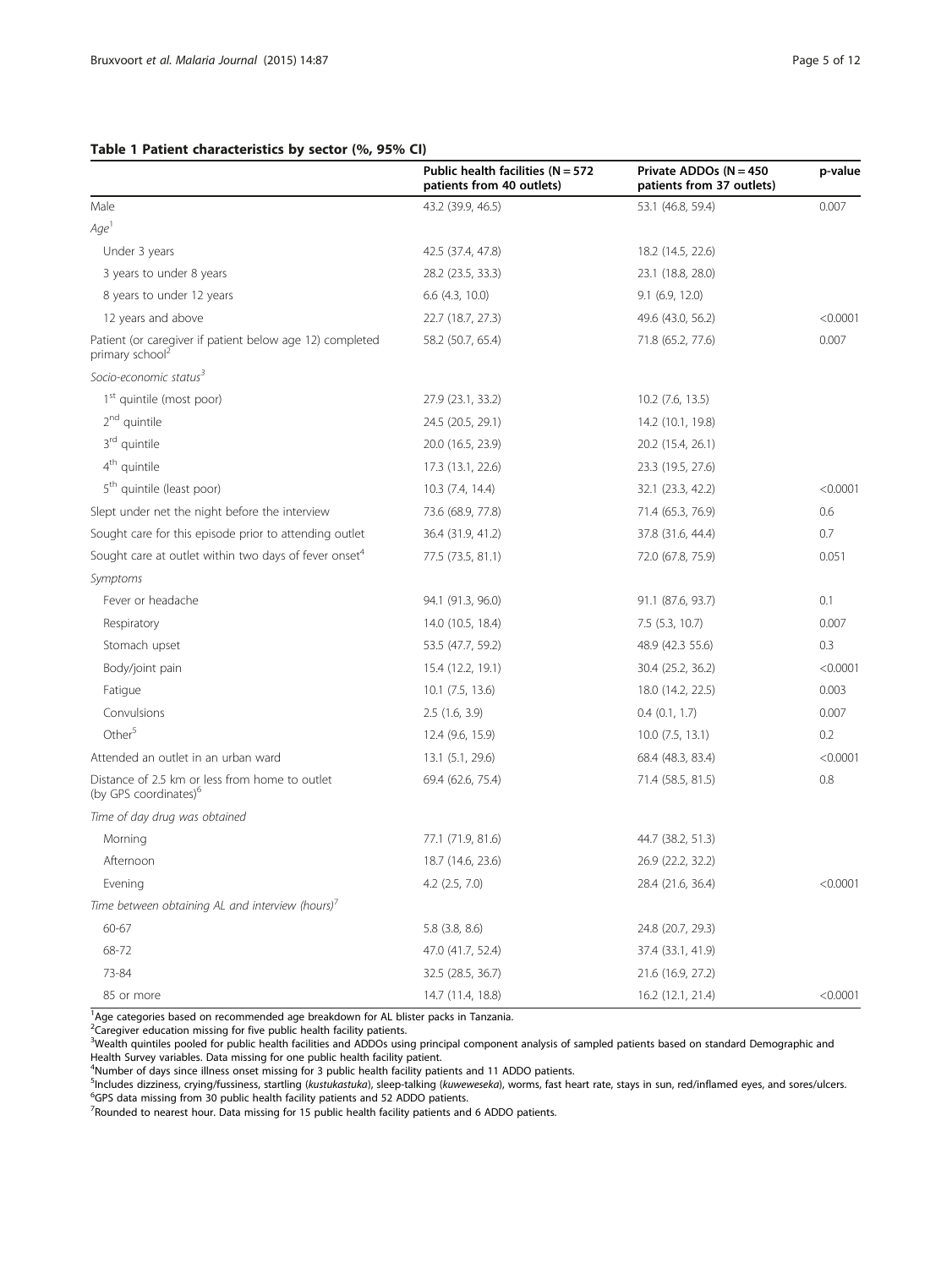|                                                                                                                                     | Public health facilities ( $N = 572$<br>patients from 40 outlets) | Private ADDOs ( $N = 450$<br>patients from 37 outlets) | p-value  |
|-------------------------------------------------------------------------------------------------------------------------------------|-------------------------------------------------------------------|--------------------------------------------------------|----------|
| Treatment received at outlet                                                                                                        |                                                                   |                                                        |          |
| Tested for malaria                                                                                                                  | 54.4 (40.3, 67.9)                                                 | $11.1$ (8.0, 15.4)                                     | < 0.0001 |
| Told diagnosis                                                                                                                      | 64.1 (56.3, 71.1)                                                 | 53.5 (46.1, 60.8)                                      | 0.051    |
| Obtained correct blister pack for age'                                                                                              | 78.9 (74.7, 82.5)                                                 | 83.1 (78.7, 86.8)                                      | 0.1      |
| Paid for Al                                                                                                                         | 28.7 (24.0, 34.0)                                                 | 97.8 (96.1, 98.7)                                      | < 0.0001 |
| Took first dose of AL at outlet                                                                                                     | 40.7 (29.8, 52.7)                                                 | $9.6$ (6.3, 14.2)                                      | < 0.0001 |
| Recall of instructions received from dispenser                                                                                      |                                                                   |                                                        |          |
| Recalled correct instructions given by dispenser on the number<br>of pills per dose, number of doses, and number of days to take AL | 60.8 (56.4, 65.2)                                                 | 59.3 (53.7, 64.7)                                      | 0.7      |
| Recalled that dispenser used packaging as a visual aid to explain<br>how to take AI                                                 | 85.6 (81.9, 88.6)                                                 | 82.9 (77.9, 86.9)                                      | 0.3      |
| Reported being told to take the second dose of AL eight hours<br>after the first dose                                               | 58.0 (51.3, 64.5)                                                 | 63.3 (57.9, 68.4)                                      | 0.2      |
| Reported being told to take AL with food or milk                                                                                    | 63.8 (57.9, 69.3)                                                 | 61.8 (54.6, 68.5)                                      | 0.7      |
| Reported being told to complete all doses of AL even if feeling better                                                              | 77.9 (73.5, 81.7)                                                 | 63.3 (55.7, 70.4)                                      | 0.0006   |
| Reported being told to take a replacement dose in case of vomiting<br>within half hour of taking a dose                             | 1.9(1.1, 3.5)                                                     | 2.4(1.3, 4.6)                                          | 0.6      |
| Reported being told about possible side effects                                                                                     | 2.3(1.3, 4.0)                                                     | 3.0(1.6, 5.6)                                          | 0.6      |
| Health status at interview                                                                                                          |                                                                   |                                                        |          |
| Reported current fever at time of interview                                                                                         | 13.7 (10.5, 17.7)                                                 | 14.7 (11.1, 19.1)                                      | 0.7      |
| Could play or work at time of interview                                                                                             | 92.6 (89.2, 95.1)                                                 | 92.4 (89.7, 94.5)                                      | 0.9      |
| Tested positive by mRDT at interview <sup>2</sup>                                                                                   | 49.6 (39.7, 59.5)                                                 | 27.9 (20.7, 36.6)                                      | 0.001    |
| Tested positive by blood smear collected at interview <sup>3</sup>                                                                  | 2.9(1.7, 4.7)                                                     | $1.4$ (0.6, 3.0)                                       | 0.1      |
| Adherence to AL                                                                                                                     |                                                                   |                                                        |          |
| Adherent by 'verified completed treatment <sup>"4</sup>                                                                             | 74.6 (69.8, 78.8)                                                 | 69.8 (64.6, 74.5)                                      | 0.2      |
| Adherent by 'verified timely completion <sup>'5</sup>                                                                               | 46.0 (40.9, 51.2)                                                 | 34.8 (30.1, 39.8)                                      | 0.003    |

#### <span id="page-5-0"></span>Table 2 Care received at outlet and patient status at interview by sector (%, 95% CI)

<sup>1</sup>Age categories based on recommended age breakdown for AL blister packs in Tanzania.

 $^{2}$ mRDT data missing for 7 public health facility patients and 17 ADDO patients.

<sup>3</sup>Blood smear data missing for 15 public health facility patients and 18 ADDO patients.

<sup>4</sup>Patient completed all doses, verified by pill count when available. Data missing for 2 public health facility patients and 3 ADDO patients.

<sup>5</sup>Patient completed each dose at correct time with the correct number of pills per dose, verified by pill count when available. Data missing for 13 public health facility patients and 10 ADDO patients.

being told to finish all doses even if feeling better (78 vs 63%,  $p = 0.0006$ ). However, less than 5% of patients treated in either sector reported being advised on possible side effects or on what to do in case of vomiting within half-anhour of taking a dose.

At the time of interview, approximately 14% of both public health facility and ADDO patients reported a current fever and 92% could play or work. More patients who had attended public health facilities tested positive by the mRDT performed by study staff during the interview (50% compared to 28% of ADDO patients,  $p = 0.001$ ). However, by reference blood smear, indicating current infection status at the time of interview, only 2.9% of public health facility patients and 1.4% of ADDO patients were positive  $(p = 0.1)$ .

## Comparison of adherence between sectors

Among public health facility patients, 74.5% (95% CI: 69.8, 78.8) completed treatment, compared with 69.8% (95% CI: 64.6, 74.5) among ADDO patients  $(p = 0.2)$ . Timely completion was much lower and differed between sectors, with 46.0% (95% CI: 40.9, 51.2) of public health facility patients and 34.8% (95% CI: 30.1, 39.8) of ADDO patients taking the correct number of pills at the correct time of day for each dose  $(p = 0.003)$ . Variables that made important differences to the odds ratio for sector in the bivariate models were wealth quintile, distance from home to outlet, and time of day AL was obtained, and these were included along with age group, patient/caregiver education, and time between obtaining AL and interview in the models comparing adherence between sectors. Patients in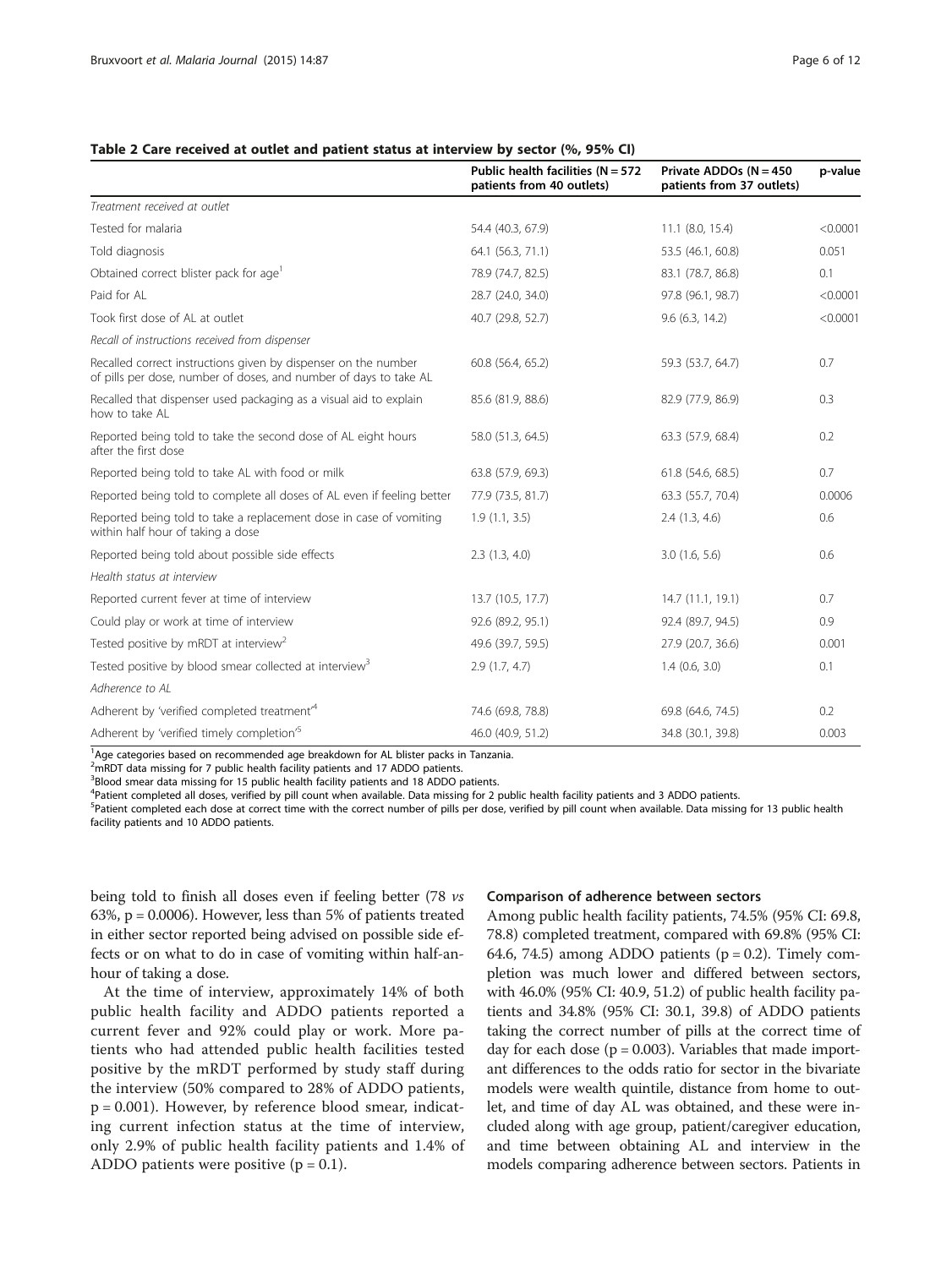the two least poor wealth quintiles had higher adjusted odds of both measures of adherence compared to those in the poorest wealth quintile (Table 3). The adjusted odds of completed treatment for those who had finished primary school was 1.68 times that of patients who had not (95% CI: 1.20, 2.36;  $p = 0.003$ ), but there was no evidence of an association with timely completion (aOR = 1.06, 95% CI: 0.77, 1.75;  $p = 0.9$ ). Compared to patients who obtained AL in the morning, patients who obtained AL in the evening were similarly likely to complete treatment (aOR = 0.93, 95% CI: 0.50, 1.70; p = 0.8), but had much lower adjusted odds of timely completion (aOR = 0.35, 95% CI: 0.19, 0.64;  $p = 0.001$ ). Furthermore, patients interviewed a longer time after obtaining AL (68–72 hours, 73–84 hours, and 85 hours or more) had higher adjusted odds of completed treatment and timely completion than patients visited 60–67 hours after obtaining AL (Table 3). When controlling for these patient characteristics, the

adjusted odds of completed treatment for ADDO patients was 0.65 times the odds of completed treatment for public health facility patients (95% CI: 0.43, 1.00; p = 0.048), and the adjusted odds of timely completion for ADDO patients was 0.69 that of health facility patients (95% CI: 0.47, 1.01;  $p = 0.056$ ).

## Factors associated with adherence within sectors

Unadjusted associations of patient characteristics and care received at the outlet with completed treatment and timely completion are presented for each sector in Additional files [1](#page-10-0) and [2](#page-10-0). Variables not associated with either adherence measure in either sector, such as patient sex, having sought previous treatment, report of specific symptoms, and paying for AL, were not included in the sector specific multivariate analyses shown in Table [4](#page-7-0). In contrast with the analyses comparing the effect of sector on adherence, in these sector specific models there were no clear

| Table 3 Effect of sector on adherence controlling for potential confounders <sup>1</sup> |  |
|------------------------------------------------------------------------------------------|--|
|------------------------------------------------------------------------------------------|--|

|                                                                         | Verified completed treatment <sup>2</sup> |         | Verified timely completion <sup>3</sup> |         |  |
|-------------------------------------------------------------------------|-------------------------------------------|---------|-----------------------------------------|---------|--|
|                                                                         | Adjusted odds ratio                       | p-value | Adjusted odds ratio                     | p-value |  |
| Attended ADDO vs. public health facility                                | 0.65(0.43, 1.00)                          | 0.048   | $0.69$ (0.47, 1.01)                     | 0.056   |  |
| $Aqe^4$                                                                 |                                           |         |                                         |         |  |
| Under 3 years (ref)                                                     |                                           |         |                                         | $---$   |  |
| 3 years to under 8 years                                                | $1.01$ $(0.67, 1.52)$                     | 0.9     | $0.88$ $(0.61, 1.28)$                   | 0.5     |  |
| 8 years to under 12 years                                               | 1.07 (0.57, 2.09)                         | 0.8     | 1.12 (0.62, 2.01)                       | 0.7     |  |
| 12 years and above                                                      | 1.02 (0.56, 2.05)                         | 0.8     | $0.87$ (0.60, 1.27)                     | 0.5     |  |
| Patient (or caregiver if patient below age 12) completed primary school | 1.68 (1.20, 2.36)                         | 0.003   | $1.06$ (0.77, 1.45)                     | 0.9     |  |
| Socio-economic status <sup>5</sup>                                      |                                           |         |                                         |         |  |
| 1 <sup>st</sup> quintile (most poor, ref)                               |                                           |         | ---                                     |         |  |
| 2 <sup>nd</sup> quintile                                                | 0.98(0.62, 1.57)                          | 0.9     | $1.04$ (0.66, 1.64)                     | 0.9     |  |
| 3rd quintile                                                            | 1.17(0.73, 1.88)                          | 0.5     | $1.10$ (0.70, 1.75)                     | 0.7     |  |
| 4 <sup>th</sup> quintile                                                | 2.25 (1.33, 3.81)                         | 0.003   | 1.64 (1.03, 2.65)                       | 0.039   |  |
| 5 <sup>th</sup> quintile (least poor)                                   | 2.24 (1.28, 3.81)                         | 0.005   | 2.34 (1.40, 3.93)                       | 0.001   |  |
| Distance from home to outlet within 2.5 km by GPS                       | 1.30 (0.92, 1.85)                         | 0.2     | 1.20 (0.87, 1.66)                       | 0.3     |  |
| Time of day drug was obtained                                           |                                           |         |                                         |         |  |
| Morning (ref)                                                           |                                           |         |                                         |         |  |
| Afternoon                                                               | $0.96$ $(0.62, 1.47)$                     | 0.8     | 0.70 (0.48, 1.03)                       | 0.070   |  |
| Evening                                                                 | 0.93(0.50, 1.70)                          | 0.8     | 0.35(0.19, 0.64)                        | 0.001   |  |
| Time between obtaining AL and interview (hours)                         |                                           |         |                                         |         |  |
| 60-67 (ref)                                                             |                                           |         |                                         |         |  |
| 68-72                                                                   | 2.43 (1.39, 4.23)                         | 0.002   | 1.46 (0.81, 2.63)                       | 0.2     |  |
| 73-84                                                                   | 2.83 (1.49, 5.37)                         | 0.001   | 1.92 (1.00, 3.66)                       | 0.049   |  |
| 85 or more                                                              | 6.44 (3.19, 13.01)                        | < 0.001 | 2.61(1.37, 4.95)                        | 0.003   |  |

<sup>1</sup>Number of observations = 912 (110 patients excluded from model due to missing data) and number of outlets = 77. Covariates are those presented in Table. <sup>2</sup> Patient completed all doses, verified by pill count when available. Data missing for 5 patients.

<sup>3</sup>For each dose, patients took the correct number of pills at the correct time of day, verified by pill count when available. Data missing for 23 patients.

<sup>4</sup>Age categories based on recommended age breakdown for AL blister packs in Tanzania.

5<br>Wealth quintiles pooled for public health facilities and ADDOs using principal component analysis of sampled patients based on standard Demographic and Health Survey variables.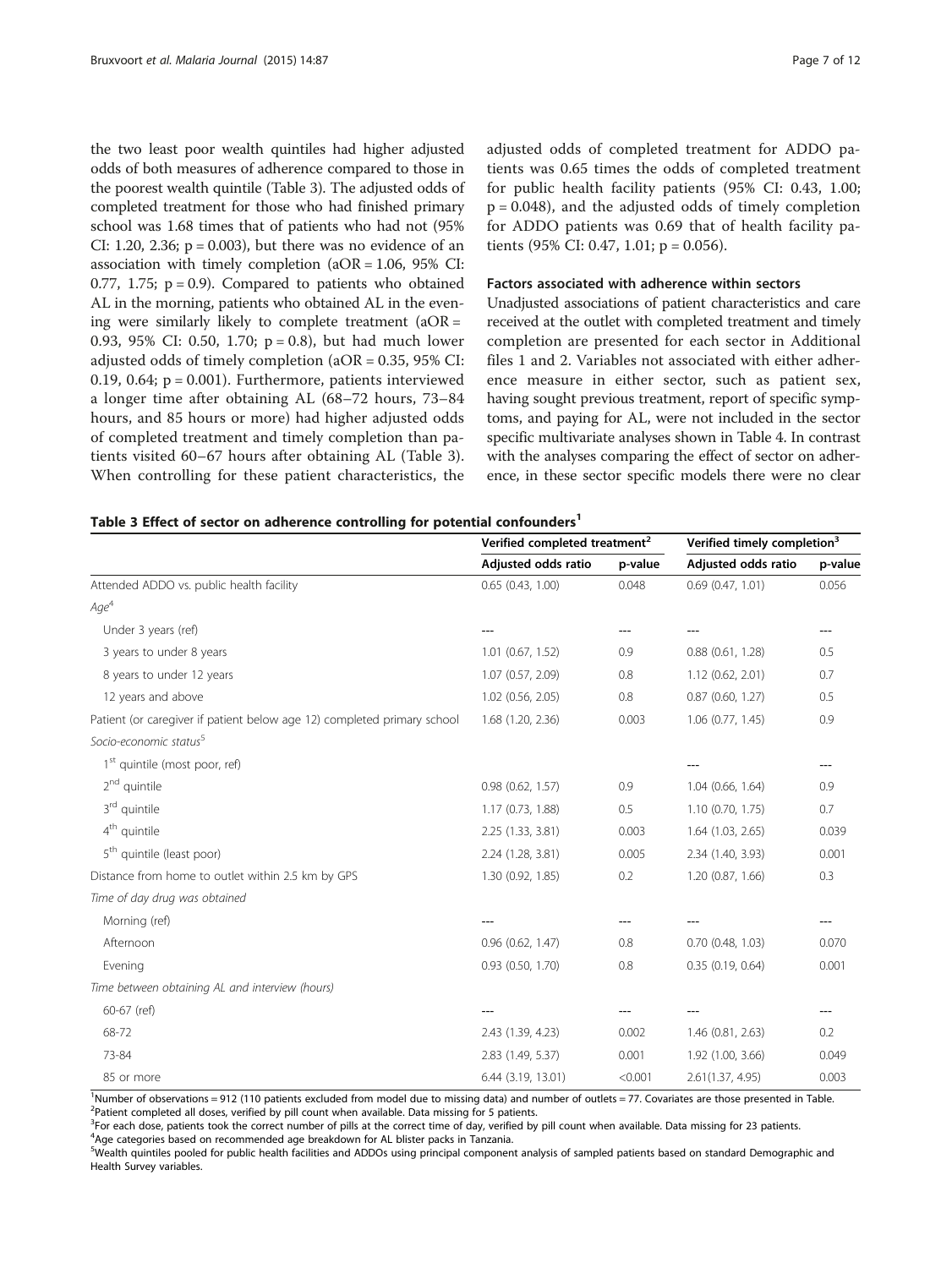|                                                                                                                                              | able + multivariate alialyses or lactors associated with adilerence, by sector<br>Verified completed treatment <sup>1</sup> |         |                                        | Verified timely completion <sup>2</sup> |                                                  |         |                                        |         |
|----------------------------------------------------------------------------------------------------------------------------------------------|-----------------------------------------------------------------------------------------------------------------------------|---------|----------------------------------------|-----------------------------------------|--------------------------------------------------|---------|----------------------------------------|---------|
|                                                                                                                                              | <b>Public health facilities</b><br>$(N = 572)^3$                                                                            |         | ADDOs $(N = 450)^4$                    |                                         | <b>Public health facilities</b><br>$(N = 572)^3$ |         | ADDOs $(N = 450)^4$                    |         |
|                                                                                                                                              | <b>Adjusted odds</b><br>ratio (95% CI)                                                                                      | p-value | <b>Adjusted odds</b><br>ratio (95% CI) | p value                                 | <b>Adjusted odds</b><br>ratio (95% CI)           | p-value | <b>Adjusted odds</b><br>ratio (95% CI) | p-value |
| Age <sup>5</sup>                                                                                                                             |                                                                                                                             |         |                                        |                                         |                                                  |         |                                        |         |
| Under 3 years (ref)                                                                                                                          |                                                                                                                             | ---     |                                        | ---                                     |                                                  | ---     |                                        |         |
| 3 years to under 8 years                                                                                                                     | 1.32 (0.76, 2.28)                                                                                                           | 0.3     | $0.69$ $(0.35, 1.36)$                  | 0.3                                     | 1.03 (0.60, 1.78)                                | 0.9     | 0.51 (0.28, 0.93)                      | 0.029   |
| 8 years to under 12 years                                                                                                                    | 1.33 (0.49, 3.57)                                                                                                           | 0.6     | $0.97$ $(0.43, 2.16)$                  | 0.9                                     | 2.25 (0.74, 6.86)                                | 0.2     | $0.75$ $(0.31, 1.82)$                  | 0.5     |
| 12 years and above                                                                                                                           | 1.19 (0.62, 2.31)                                                                                                           | 0.6     | $0.94$ $(0.48, 1.84)$                  | 0.9                                     | $1.06$ (0.59, 1.93)                              | 0.8     | 0.69 (0.35, 1.38)                      | 0.3     |
| Patient (or caregiver if patient<br>below age 12) completed<br>primary school                                                                | 1.16 (0.70, 1.91)                                                                                                           | 0.6     | 1.56 (1.00, 2.43)                      | 0.050                                   | 0.88 (0.55, 1.40)                                | 0.6     | $0.94$ $(0.54, 1.63)$                  | 0.8     |
| Socio-economic status <sup>6</sup>                                                                                                           |                                                                                                                             |         |                                        |                                         |                                                  |         |                                        |         |
| 1 <sup>st</sup> quintile (most poor, ref)                                                                                                    |                                                                                                                             | ---     |                                        | ---                                     |                                                  |         |                                        |         |
| $2nd$ quintile                                                                                                                               | 0.97 (0.60, 1.57)                                                                                                           | 0.9     | 0.82 (0.38, 1.81)                      | 0.6                                     | 0.93 (0.52, 1.64)                                | 0.8     | 1.19 (0.62, 2.26)                      | 0.6     |
| 3rd quintile                                                                                                                                 | 1.04 (0.54, 1.98)                                                                                                           | 0.9     | 1.48 (0.72, 3.03)                      | 0.3                                     | $0.70$ $(0.37, 1.34)$                            | 0.3     | 2.84 (1.15, 7.05)                      | 0.024   |
| $4th$ quintile                                                                                                                               | 2.20 (1.09, 4.47)                                                                                                           | 0.038   | 1.75 (0.87, 3.51)                      | 0.1                                     | 1.25 (0.64, 2.44)                                | 0.5     | 1.82 (0.61, 5.45)                      | 0.3     |
| 5 <sup>th</sup> quintile (least poor)                                                                                                        | 2.19 (0.81, 5.93)                                                                                                           | 0.2     | 1.99 (0.71, 5.54)                      | 0.2                                     | 2.21 (1.01, 4.82)                                | 0.046   | 2.47 (0.93, 6.55)                      | 0.070   |
| Slept under a bed net the night<br>before the interview                                                                                      | $1.60$ $(1.10, 2.34)$                                                                                                       | 0.015   | $0.98$ $(0.59, 1.62)$                  | 0.9                                     | 1.23 (0.77, 1.96)                                | 0.4     | $0.79$ $(0.50, 1.27)$                  | 0.3     |
| Sought care within two days of<br>fever onset                                                                                                | 1.01 (0.60, 1.72)                                                                                                           | 0.9     | $1.16$ (0.63, 2.13)                    | 0.6                                     | $1.61$ (0.99, 2.61)                              | 0.056   | 1.11 (0.59, 2.09)                      | 0.8     |
| Fever symptoms                                                                                                                               | 3.38 (1.21, 9.47)                                                                                                           | 0.020   | 1.18 (0.56, 2.47)                      | 0.7                                     | 1.65 (0.64, 4.25)                                | 0.3     | $0.86$ $(0.47, 1.58)$                  | 0.6     |
| Distance from home to outlet<br>within 2.5 $km7$                                                                                             | 1.67 (1.05, 2.65)                                                                                                           | 0.031   | 0.76 (0.48, 1.20)                      | 0.2                                     | 1.14 (0.68, 1.91)                                | 0.6     | 1.09(0.65, 1.82)                       | 0.8     |
| Time of day drug was obtained                                                                                                                |                                                                                                                             |         |                                        |                                         |                                                  |         |                                        |         |
| Morning (ref)                                                                                                                                |                                                                                                                             | ---     |                                        | ---                                     |                                                  |         |                                        |         |
| Afternoon                                                                                                                                    | 1.11 (0.62, 2.01)                                                                                                           | 0.7     | 1.12 (0.52, 2.38)                      | 0.8                                     | $0.55$ $(0.31, 0.97)$                            | 0.038   | 1.04 (0.57, 1.88)                      | 0.9     |
| Evening                                                                                                                                      | $0.81$ $(0.22, 3.04)$                                                                                                       | 0.7     | 0.95(0.44, 2.05)                       | 0.9                                     | $0.10$ $(0.02, 47.6)$                            | 0.004   | $0.69$ $(0.31, 1.53)$                  | 0.4     |
| Time between obtaining AL and<br>interview (hours)                                                                                           |                                                                                                                             |         |                                        |                                         |                                                  |         |                                        |         |
| 60-67 (ref)                                                                                                                                  |                                                                                                                             |         |                                        |                                         |                                                  |         |                                        |         |
| 68-72                                                                                                                                        | 2.37 (0.87, 6.51)                                                                                                           | 0.093   | 2.80 (1.35, 5.82)                      | 0.006                                   | 1.47 (0.44, 4.95)                                | 0.5     | 1.55 (0.71, 3.36)                      | 0.3     |
| 73-84                                                                                                                                        | 3.64 (1.31, 10.08)                                                                                                          | 0.013   | 2.73 (1.12, 6.63)                      | 0.027                                   | 2.03 (0.56, 7.29)                                | 0.3     | 2.94 (1.20, 7.20)                      | 0.018   |
| 85 or more                                                                                                                                   | 5.59 (1.66, 18.79)                                                                                                          | 0.005   | 5.94 (2.70, 13.06)                     | < 0.001                                 | 2.72 (0.75, 9.84)                                | 0.1     | 2.09 (0.85, 5.13)                      | 0.1     |
| Tested for malaria at outlet                                                                                                                 | 1.30 (0.82, 2.04)                                                                                                           | 0.3     | $0.39$ $(0.17, 0.85)$                  | 0.018                                   | 1.47 (0.96, 2.26)                                | 0.078   | 0.48 (0.24, 0.97)                      | 0.041   |
| Took first dose of AL at outlet                                                                                                              | 1.05(0.71, 1.55)                                                                                                            | 0.8     | 1.34 (0.60, 3.01)                      | 0.5                                     | 2.11 (1.46, 3.04)                                | < 0.001 | 1.33(0.57, 3.13)                       | 0.5     |
| Recalled correct instructions<br>given by dispenser on the<br>number of pills per dose,<br>number of doses, and<br>number of days to take AL | 4.04 (2.59, 6.31)                                                                                                           | < 0.001 | 2.98 (2.03, 4.37)                      | < 0.001                                 | 6.09 (3.71, 10.02)                               | < 0.001 | 2.51 (1.41, 4.45)                      | 0.002   |
| Recalled that dispenser used<br>packaging as a visual aid to                                                                                 | 1.33 (0.75, 2.36)                                                                                                           | 0.3     | 1.28 (0.62, 2.66)                      | 0.5                                     | 1.85 (1.09, 3.11)                                | 0.022   | 1.40(0.73, 2.67)                       | 0.3     |

## <span id="page-7-0"></span>Table 4 Multivariate analyses of factors associated with adherence, by sector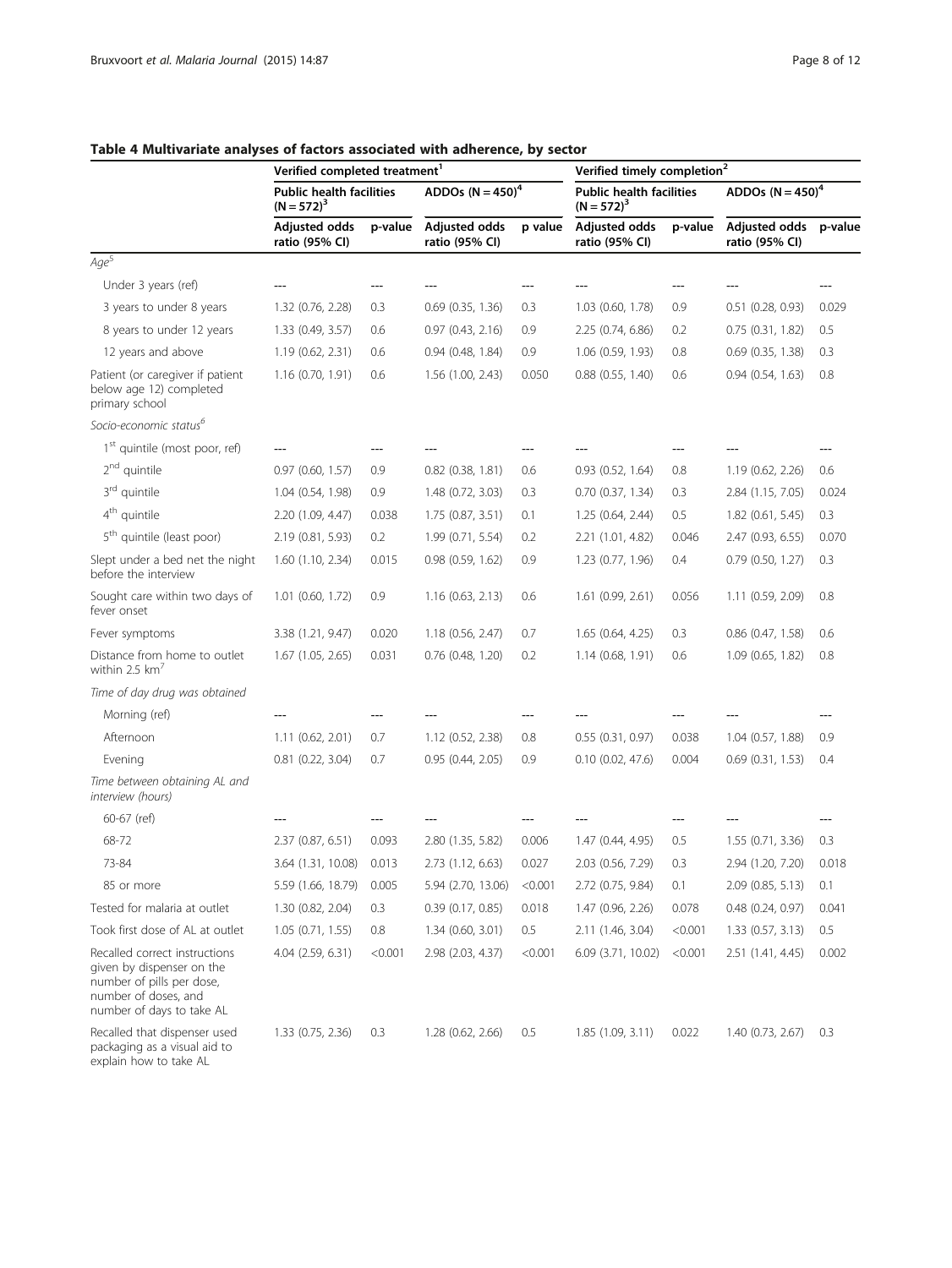| Reported being told to take the $1.15(0.74, 1.79)$<br>second dose of AL eight hours<br>after the first dose | 0.5 | 1.28 (0.87, 1.89) | 0.2 | 0.85(0.52, 1.38) | 0.5   | 1.77 (1.12, 2.80) | 0.015 |
|-------------------------------------------------------------------------------------------------------------|-----|-------------------|-----|------------------|-------|-------------------|-------|
| Reported being told to complete 0.96 (0.54, 1.71) 0.9<br>all doses of AL even if feeling<br>better          |     | 1.02 (0.61, 1.70) | 0.9 | 0.44(0.28, 0.70) | 0.001 | 1.05 (0.73, 1.50) | - 0.8 |

Table 4 Multivariate analyses of factors associated with adherence, by sector (Continued)

<sup>1</sup>Patient completed all doses, verified by pill count when available. Data missing for 2 public health facility patients and 3 ADDO patients.

<sup>2</sup>Patient completed each dose at correct time with the correct number of pills per dose, verified by pill count when available. Data missing for 13 public health facility patients and 10 ADDO patients.

<sup>3</sup> Standard errors adjusted for 37 clusters.

4 Standard errors adjusted for 40 clusters.

<sup>5</sup>Age categories based on recommended age breakdown for AL blister packs in Tanzania.

<sup>6</sup>Wealth quintiles pooled for public health facilities and ADDOs using principal component analysis of sampled patients based on standard Demographic and Health Survey variables.

<sup>7</sup>Based on GPS coordinates. Data missing from 30 public health facility patients and 52 ADDO patients.

patterns of association between education and socioeconomic status and either measure of adherence. Similar to the previous analysis for the effect of sector, patients obtaining AL in the afternoon or in the evening had lower adjusted odds of timely completion than those obtaining AL in the morning, although this was the case only in public health facilities. In both public health facilities and ADDOs, longer time between obtaining AL and interview were again strongly associated with completed treatment. However, there was no evidence of an association with timely completion in public health facilities, and in ADDOs only being interviewed 72–84 hours after obtaining AL (not 68–72 hours or 85 hours or more) compared to 60–67 hours was associated with timely completion. In addition, public health facility patients, but not ADDO patients, sleeping under a bed net the night before the interview, having experienced fever symptoms, and living within 2.5 km of the outlet was associated with completed treatment, while seeking care within two days of fever onset was associated with timely completion.

Factors related to care received at the outlet varied by sector in their associations with both adherence measures (Table [4](#page-7-0)). In the public sector, reporting being tested for malaria at the outlet was not associated with completed treatment (aOR = 1.30, 95% CI: 0.82, 2.04;  $p = 0.3$ ), but there was weak evidence of an association with timely completion (aOR = 1.47, 95% CI: 0.96-2.29; p = 0.078). Among ADDO patients, however, the adjusted odds of completed treatment and timely completion were lower for those who reported being tested compared to those who did not report being tested  $(aOR = 0.39, 95\% \text{ CI:}$ 0.17-0.85;  $p = 0.018$  and aOR = 0.48, 95% CI: 0.24, 0.97;  $p = 0.041$ ). There were no evident associations of taking the first dose of AL at the outlet with completed treatment in either sector or timely completion in ADDO patients, but the adjusted odds of timely completion were higher among health facility patients who took the first dose of AL at the outlet (aOR: 2.11, 95% CI: 1.46, 3.04; p < 0.001). Recalling correct instructions given by the dispenser on the AL regimen was strongly associated with

both measures of adherence in public health facility and ADDO patients. In public health facilities, reporting that the dispenser used the packaging as a visual aid to explain how to take AL was also associated with timely completion (aOR = 1.77, 95% CI: 1.12, 2.80;  $p = 0.022$ ). In addition, the adjusted odds of timely completion among ADDO patients who recalled being told to take the second dose after eight hours were 1.77 times that of their counterparts (95% CI: 1.12, 2.80; p = 0.015), but recalling this advice was not associated with either measure of adherence in public health facility patients. Reporting being told to complete all doses of AL even if feeling better was also not associated with either adherence measure, except for a lower adjusted odds of timely completion in public health facility patients ( $aOR = 0.44$ , 95% CI: 0.28, 0.70;  $p = 0.001$ ).

#### **Discussion**

This study indicates that patients seeking care for malaria at public health facilities and ADDOs in southern Tanzania have different characteristics, with those attending ADDOs more likely to be older, more educated, wealthier, and seeking treatment later in the day. Although similar proportions of patients from both sectors completed treatment, the proportion of patients taking each dose at the correct time (timely completion) was lower in ADDO patients. When controlling for patient characteristics, there was some evidence that the adjusted odds of completed treatment and timely completion were lower in ADDO patients compared to public health facility patients.

Completed treatment and timely completion among patients from public health facilities were 75 and 46%, respectively, comparable to other studies under real-life conditions (i.e., not clinical trials) in the public sector, which had found completed treatment verified by pill count of 64-77% and timely completion verified by pill count of 39-75% [\[10\]](#page-10-0), including one study from Tanzania [[32\]](#page-11-0). Another study from the public sector in Tanzania recently reported lower timely completion (14.9%) [\[35](#page-11-0)], while two other studies using different definitions and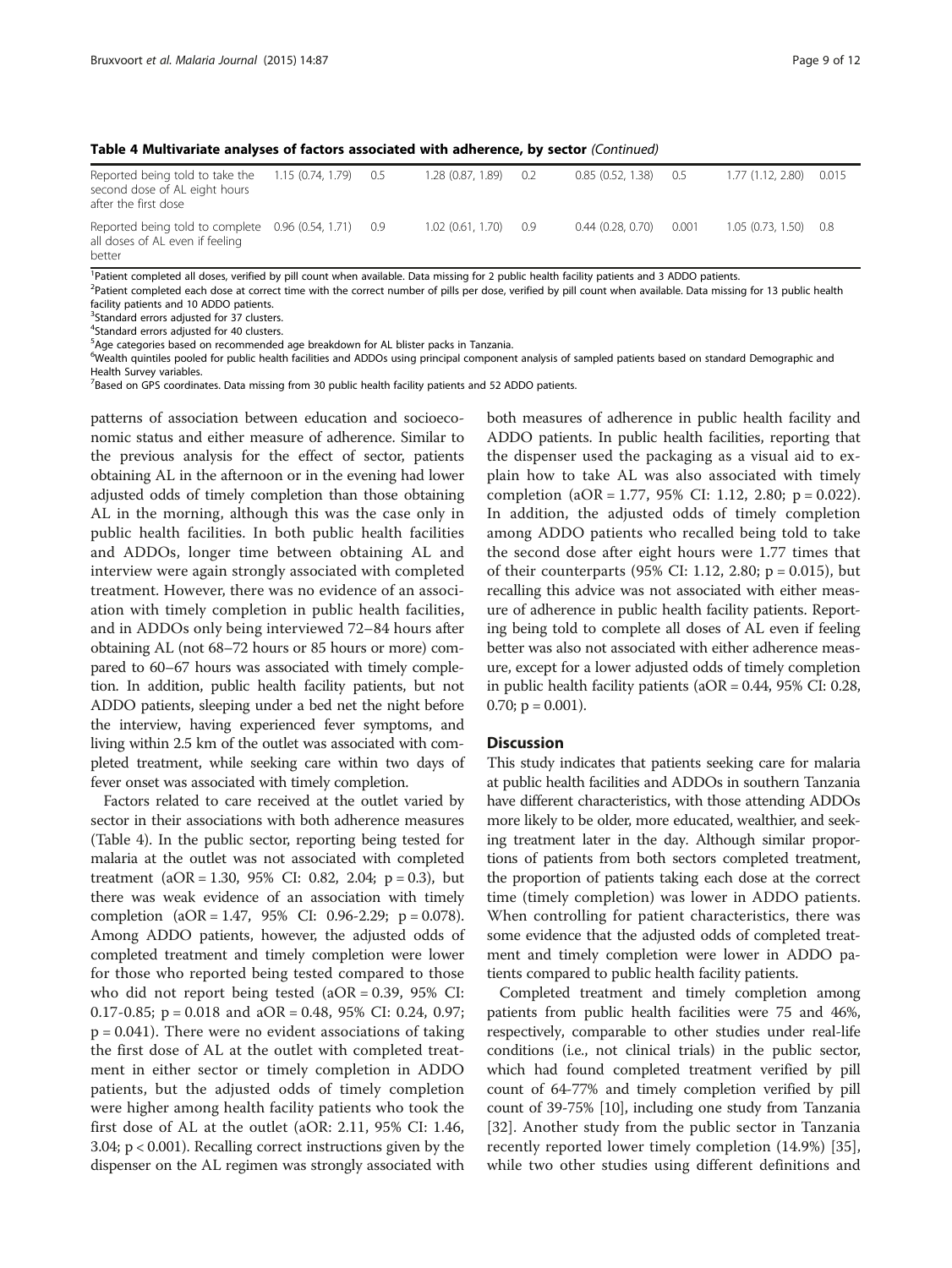study designs found higher adherence (88.3 and 90%) [[33,34](#page-11-0)]. In ADDOs, completed treatment verified by pill count was 70%, comparable to the 66% adherent by the same definition in the study by Cohen et al. in the private retail sector in Uganda [\[18](#page-11-0)].

Characteristics related to care received at the outlet differed between sectors, with health facility patients more likely to be tested for malaria at the outlet, be told their diagnosis, take the first dose of AL at the outlet, and receive advice on completing treatment even if feeling better. However, there was no difference between sectors in other advice patients reported receiving. It is possible that advice provision in Mtwara region may have been superior to that in other regions, as ADDOs in Mtwara and Lindi regions received a one-day training, including ACT treatment, in 2011. In the sectorspecific models, some differences between sectors were observed in the association of these characteristics with completed treatment and timely completion, although caution in interpretation is needed given the number of comparisons made in the analyses. For example, in public health facilities, obtaining a malaria test at the outlet was not associated with completed treatment or timely completion. However, in ADDOs, patients who reported obtaining a malaria test appeared to be less adherent by both measures. One explanation for this contrast might be the status of mRDT roll out, which had occurred in public health facilities in Mtwara several months prior to the study, whereas ADDOs were not officially permitted to use mRDTs, and only 50 patients (11%) reported being tested (compared to 275 (54%) in public health facilities). The difference is not explained by reported test results, as 96% of patients reporting a malaria test in both sectors reported a positive result, though only 70% of tested health facility patients and 35% of tested ADD0 patients had a positive study mRDT at interview.

At public health facilities, taking the first dose of AL at the outlet was associated with timely completion, but not completed treatment. In ADDOs, where less than 10% of patients took the first dose at the outlet, there was no evidence of an association with either measure of adherence. Taking the first dose at the outlet might improve adherence by providing a model for patients or caregivers on how to take treatment, generating more communication with patients, or improving their confidence to complete the remaining doses at home. In addition, patients in both sectors who recalled correct instructions on how to take AL had much higher odds of completing treatment and timely completion than patients who did not recall correct instructions. This highlights the importance of clear instructions for achieving adherence [[36](#page-11-0)]. A review of the previous literature shows considerable variation in factors associated with adherence to anti-malarials, but provision of better information on how to take drugs has been an important factor in more than one study [[10](#page-10-0)]. Alternatively, patients who are more conscientious about their treatment may also be more likely to recall instructions. Another factor that might affect adherence but was not assessed reliably in this study is the attendance of the patient at the outlet, which is required to obtain treatment at public health facilities but not at ADDOs. Patients who received advice second-hand could be less likely to adhere. However, this should not affect the comparison between sectors, as whether or not the patient attended the outlet might lie on the causal pathway between sector and adherence, similar to the other variables related to care received at the outlet. Other factors that were not assessed, related to patient understanding of treatment or respect for dispensers, might also be important in explaining adherence.

Timely completion was 30–35 percentage points lower than completed treatment, even though timeliness of doses was based on times of day rather than exact times. While there is consensus that ACT will only be effective if taken correctly, the importance for treatment effectiveness of the recommended time intervals between doses is less clear. In this study, only 46% of public health facility patients and 35% of ADDO patients completed all doses at the recommended intervals, and there was no association between study mRDT positivity at interview (indicating malaria infection at care seeking) and adherence. While 50% of health facility patients and 28% of ADDO patients were positive by study mRDT at interview, only 22 patients overall (approximately 2%) were positive by reference blood smear, suggesting that most patients who had been malaria positive at the time of care seeking may have been treated effectively, even though only half of these had completed all doses at the correct time. However, blood smears may not capture all submicroscopic parasitaemia present at day 4, although these could lead to subsequent treatment failure [\[37\]](#page-11-0).

The dosing regimen for AL in national guidelines states that doses should be taken at 0, 8, 24, 36, 48, and 60 hours, but for practical reasons a simpler regimen is recommended, illustrated by pictograms on packaging, which assume that patients obtain AL in the morning, take the second dose later the same day, followed by the remaining doses morning and evening for two more days [[22](#page-11-0)]. More patients from ADDOs than public health facilities had obtained AL later in the day, as ADDOs had longer operating hours than public health facilities. Patients who obtained AL in the evening in the analysis for the effect of sector, and public health facility patients who obtained AL in the afternoon or evening, had lower adjusted odds of timely completion than patients obtaining AL in the morning. If eight hours after the first dose falls in the middle of the night, patients may not wake up to take the second dose, and they may be unsure when to take the remaining doses. Modified recommendations and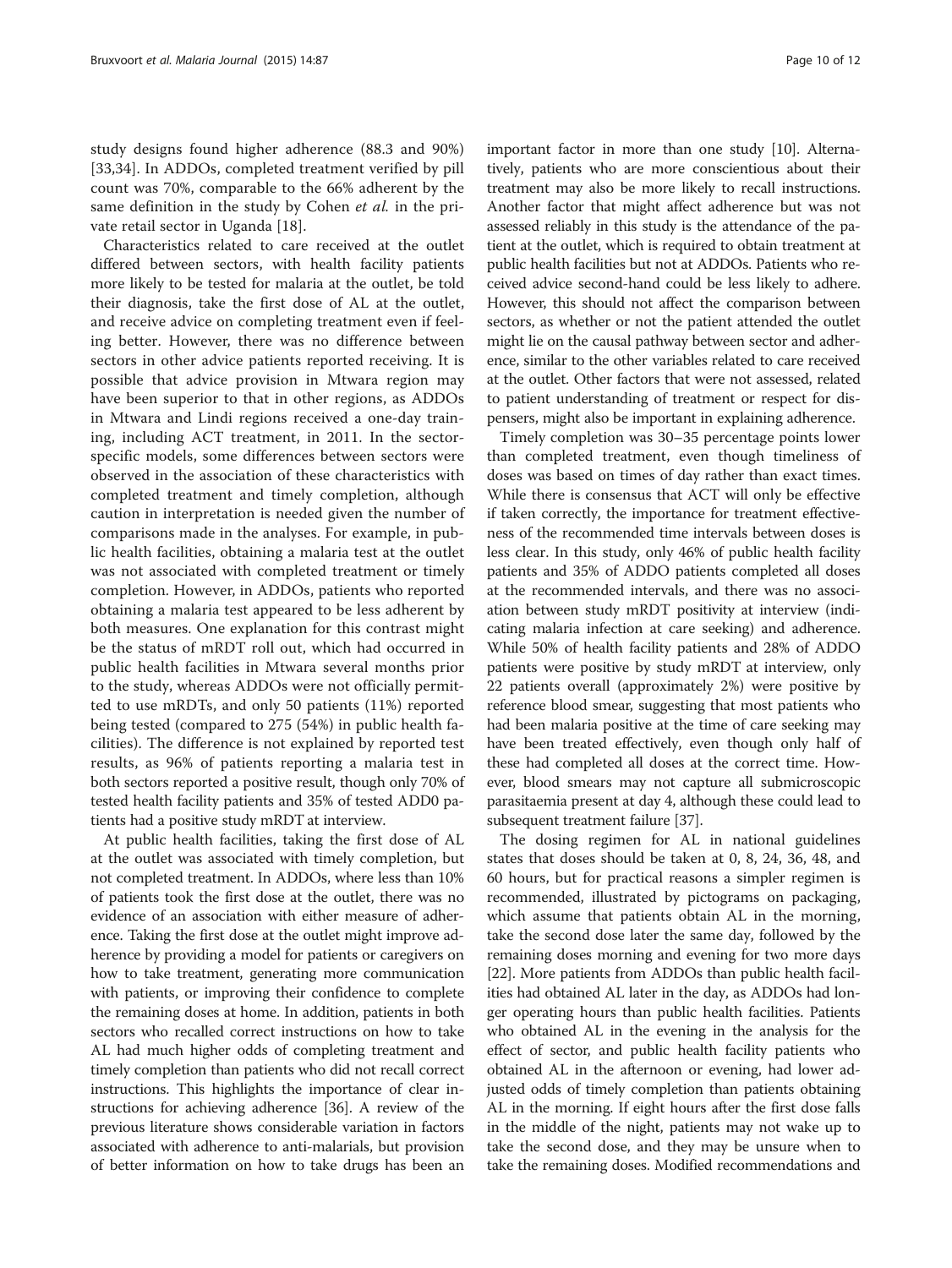<span id="page-10-0"></span>pictograms for patients obtaining AL in the evening may be helpful in improving adherence, but this depends on establishing a clearer basis for the importance of the timing of dose intervals.

This study has several limitations. Patients may have altered their behaviour if they became aware of a potential visit or study objectives. In an attempt to prevent this, information given to dispensers was limited, visits of study research assistants to the outlets were minimized, and the study was conducted in a large number of outlets, each for a short period of time. The data presented here are also based primarily on patient self-report, which is susceptible to recall bias and social desirability bias, if patients did not remember when each dose was taken or provided the expected responses in order to avoid being seen as negligent. In addition, patients' consultations with dispensers were intentionally not observed to avoid influencing behaviour. Instead patients' reports of care and advice received were analysed, though recall may not have been accurate or advice of good quality. While dispensers' characteristics and knowledge of advice to provide to patients were reported as part of the intervention study in ADDOs [[31](#page-11-0)], interviews of dispensers were not conducted in health facilities, and it was therefore not possible to assess the impact of these factors across the sectors. Similarly, there may have been other important patient or care-related factors that were not assessed.

This study was conducted in the context of AFMmsubsidized ACT, and the median cost of AL in ADDOs was low (approximately \$0.04 per tablet, or \$0.84 for an adult equivalent treatment dose). In a setting without AL subsidies, adherence could vary. One could argue that lower adherence in ADDO patients could be a reason not to continue a subsidy of ACT in these outlets. However, the differences in adherence levels were not very large and the reasons for the differences remain unclear. Moreover, even if subsidized ACTs were not available in ADDOs (as was previously the case) patients would likely continue to seek care at these outlets, but obtain less effective anti-malarials. Thus, improving care for malaria at both ADDOs and public health facilities should be a priority.

### Conclusion

Similar proportions of patients dispensed ACT from public health facilities and ADDOs completed treatment, but the proportion with timely completion was lower in ADDO patients. Characteristics of patients obtaining ACT differed between sectors. When controlling for patient characteristics, there was some evidence that the adjusted odds of completed treatment and timely completion for ADDO patients was lower than that for public health facility patients. Further studies are necessary to understand and improve the impact of patient care on adherence, including the role of effective provision of advice.

## Additional files

[Additional file 1:](http://www.malariajournal.com/content/supplementary/s12936-015-0602-x-s1.docx) Association of patient characteristics with adherence by sector.

[Additional file 2:](http://www.malariajournal.com/content/supplementary/s12936-015-0602-x-s2.docx) Association of factors related to care received at outlet and patient status at interview with adherence by sector.

#### Competing interests

The authors declare they have no competing interests.

#### Authors' contributions

KB, AK, MC, SPK, DS, and CG designed the study. KB, AK, CF, MK, and PL planned and oversaw fieldwork. KB, CF and MC cleaned and analysed data. KB, MC, SPK, DS, and CG interpreted results. KB wrote the first draft of the manuscript. All authors approved the final manuscript.

#### Acknowledgements

The authors would like to acknowledge Dr Frank Mayaya for insights and leadership in the field. The study was funded by the Bill and Melinda Gates Foundation, through a grant to the ACT Consortium. MC is supported by a Population Health Scientist Fellowship from the UK Medical Research Council. KB, MC, DS, and CG are members of the LSHTM Malaria Centre.

#### Author details

<sup>1</sup> London School of Hygiene and Tropical Medicine, London, UK. <sup>2</sup>lfakara Health Institute, Dar es Salaam, Tanzania. <sup>3</sup>Malaria Branch, Centers for Disease Control and Prevention, Atlanta, USA.

#### Received: 24 July 2014 Accepted: 2 February 2015 Published online: 19 February 2015

#### References

- 1. Barnes KI, Watkins WM, White NJ. Antimalarial dosing regimens and drug resistance. Trends Parasitol. 2008;24:127–34.
- 2. Dondorp AM, Yeung S, White L, Nguon C, Day NP, Socheat D, et al. Artemisinin resistance: current status and scenarios for containment. Nat Rev Microbiol. 2010;8:272–80.
- 3. White NJ, Pongtavornpinyo W, Maude RJ, Saralamba S, Aguas R, Stepniewska K, et al. Hyperparasitaemia and low dosing are an important source of anti-malarial drug resistance. Malar J. 2009;8:253.
- 4. Filmer D. Fever and its treatment among the more and less poor in sub-Saharan Africa. Health Policy Plan. 2005;20:337–46.
- 5. WHO. World Malaria Report. Geneva: World Health Organization; 2012.
- 6. McCombie SC. Self-treatment for malaria: the evidence and methodological issues. Health Policy Plan. 2002;17:333–44.
- 7. Williams HA, Jones CO. A critical review of behavioral issues related to malaria control in sub-Saharan Africa: what contributions have social scientists made? Soc Sci Med. 2004;59:501–23.
- 8. Littrell M, Gatakaa H, Evance I, Poyer S, Njogu J, Solomon T, et al. Monitoring fever treatment behaviour and equitable access to effective medicines in the context of initiatives to improve ACT access: baseline results and implications for programming in six African countries. Malar J. 2011;10:327.
- 9. Tougher S, Ye Y, Amuasi JH, Kourgueni IA, Thomson R, Goodman C, et al. Effect of the Affordable Medicines Facility–malaria (AMFm) on the availability, price, and market share of quality-assured artemisinin-based combination therapies in seven countries: a before-and-after analysis of outlet survey data. Lancet. 2012;380:1916–26.
- 10. Bruxvoort K, Goodman C, Kachur SP, Schellenberg D. How patients take malaria treatment: a systematic review of the literature on adherence to antimalarial drugs. PLoS ONE. 2014;9:e84555.
- 11. Banek K, Lalani M, Staedke SG, Chandramohan D. Adherence to artemisininbased combination therapy for the treatment of malaria: a systematic review of the evidence. Malar J. 2014;13:7.
- 12. Alba S, Dillip A, Hetzel MW, Mayumana I, Mshana C, Makemba A, et al. Improvements in access to malaria treatment in Tanzania following community, retail sector and health facility interventions – a user perspective. Malar J. 2010;9:163.